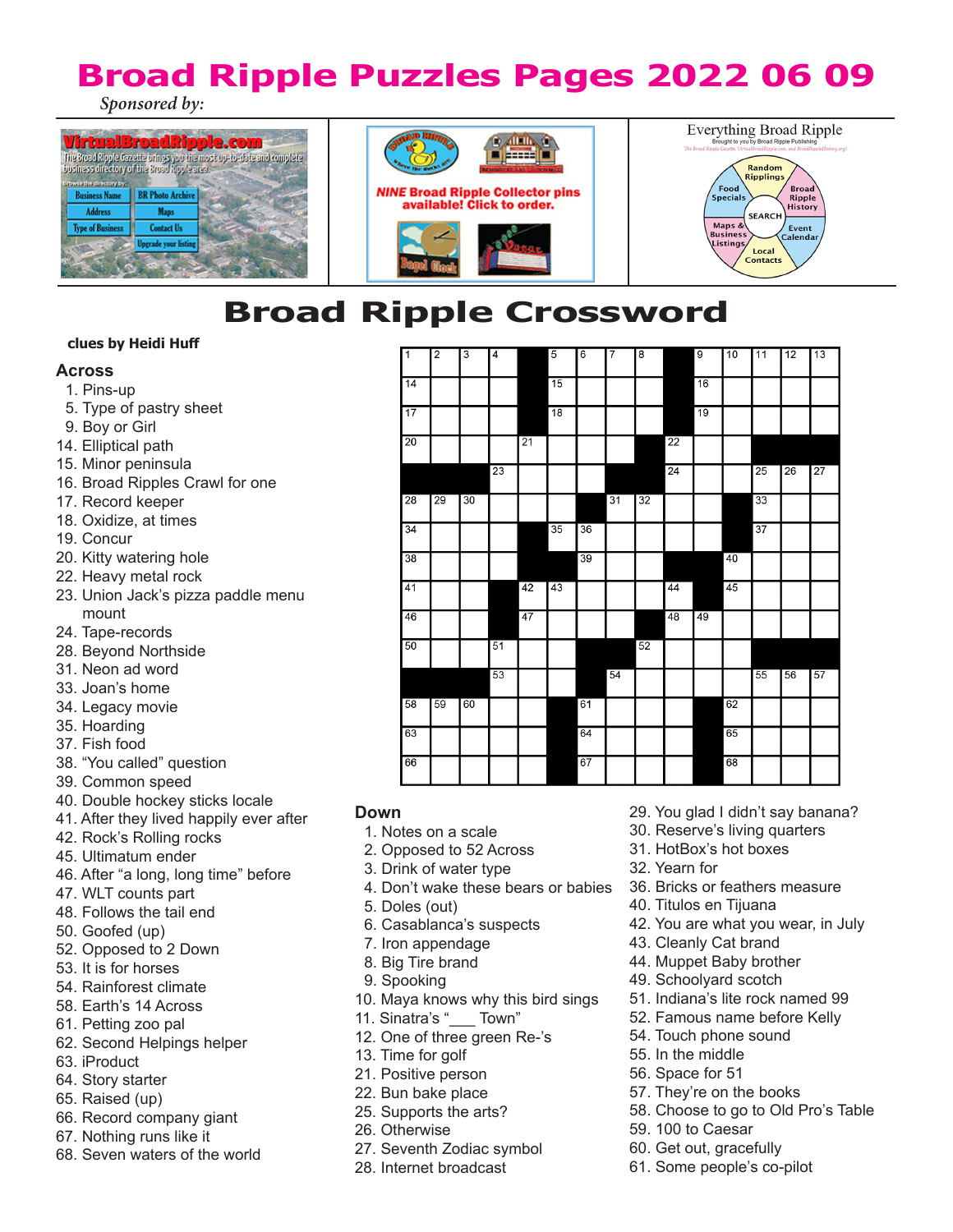# **Hidden History**

Hidden History is a simple letter-substitution cipher. If K equals B in one word, K will equal B throughout the puzzle. Solve by looking for frequently-used letters and common patterns.

YOBWO XDNI TYG ZUNUOVQL FWRUE DNZWKK VJU KVZUUV VW OBOU VHUOVL-WOU

GZWDE ZBTTQU DRUOYU. VJU OUH QWNDVBWO YKUE VW GU VHW KTWVK. VJU UDKV

K B EU H D K Q B O E O U Z' K B N U N Z U D F Y O V B Q V J U F B E - K U R U O V B U K D O E V J U H U K V J D Q C

HDK VJU JWFU VW D FYNJ-QWRUE ZUKVDYZDOV NDQQUE HDQQL'K MZBQQ GDNI BO

VJU CWZVBUK DOE CBCVBUK. DNNWZEBOM VW VJU NBVL EBZUNVWZL BV HDK ZYO GL

# **HDQQL GYVQUZ.** The contract of the contract of the contract of the contract of the contract of the contract of the contract of the contract of the contract of the contract of the contract of the contract of the contract o

su do ku **Puzzles by Pappocom**  $\odot$ 

Sudoku is a nine by nine grid. The solution (each puzzle has only one) will have all the numbers from one through nine in every row and every column. In addition, the grid is divided into nine three-by-three sections. Each of these three-by-three sections will also contain all the numbers from one through nine. Each Sudoku puzzle from Pappocom can be solved using logic alone. If you prefer guessing, you can – but there is a logical way to solve every puzzle.

Let's start with the medium puzzle. We will try to put a 7 in the left section of the top row that contains 3-5-6-9. The 7 in the right section of the top row eliminates the space on both sides of the 3. The 7 in the middle section of the top row eliminates the spaces to the right of the 9. The only place left is to the left of the 5. You have learned one technique used to solve Sudoku puzzles. There are many more.

|                | $\overline{3}$ |   |               |   |                |                | 7              |   |
|----------------|----------------|---|---------------|---|----------------|----------------|----------------|---|
|                | $\overline{5}$ | 6 |               |   | 9              | 4              | $\overline{2}$ |   |
| 9              |                |   | $\frac{3}{2}$ |   | $\overline{7}$ |                |                | 3 |
|                |                |   |               | 3 |                | $\overline{2}$ |                |   |
|                |                |   | 5             |   | 6              |                |                |   |
|                |                | 4 |               |   |                | 3              |                |   |
| $\overline{2}$ |                |   |               |   | 8              |                |                |   |
|                | $\overline{8}$ | 3 | 4             |   | $\overline{5}$ | 9              | $\overline{6}$ |   |
|                | $\overline{7}$ |   |               |   |                |                | $\overline{8}$ |   |

**EASY**